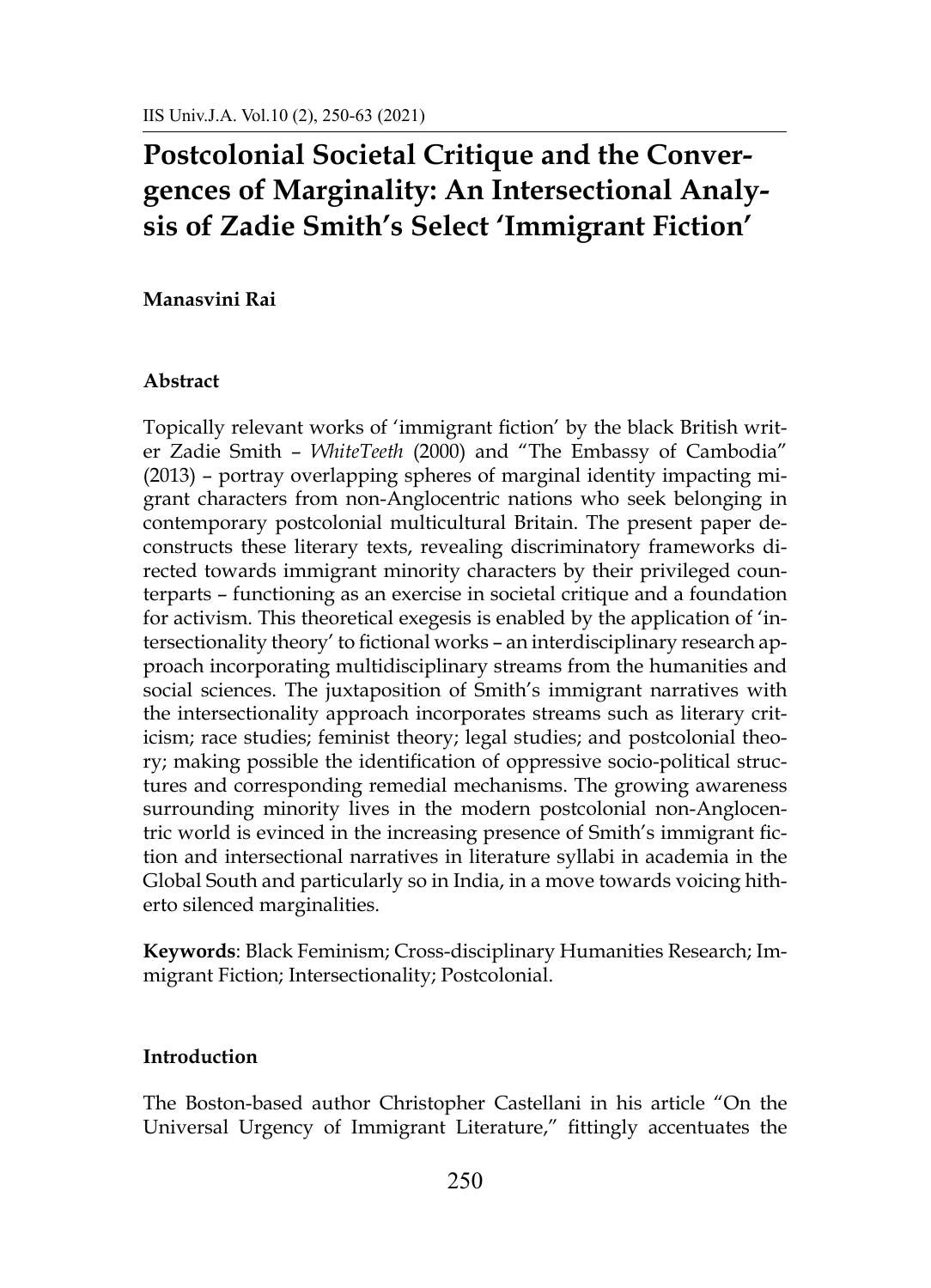critical connection between immigrant literature and manifestations of intersectionality as being ubiquitous in the contemporary reality world. Castellani asserts that,

> The more immigrant stories there are in the world, the more stories of cultural negotiation and adaptation and preservation, of resistance and assimilation, and the more authentically they reflect and illuminate the complex intersectionality of race and gender and class and sexual identity, the more we will all feel like immigrants,complete with our own desires to leave, to explore, and perhaps even to return. ("On the Universal")

The socio-political spheres and processes indicated by Castellani in his observation, have found frequent representation in English language fictional interpretations of the immigrant experience, given by contemporary writers such as Jhumpa Lahiri, Mohsin Hamid, Chimamanda Ngozi Adichie, and others. The oft-conflicted domains of migrant identity pertaining to individual protagonists have also been subjected to theoretical analysis in multidisciplinary research across disciplines involving sociological, psychological, and political slants.

As a case in point, recent fictional works such as *White Teeth*, *The Autograph Man*, *Swing Time*, and *On Beauty* by the contemporary black British woman writer Zadie Smith may be seen to represent the private as well as external complexities impacting the lives of specific oppressed ch aracters through their placement at the intersections of multiple forms of marginalization. The analysis of Smith's immigrant characters – migrants from formerly colonized regions who have moved in pursuit of 'better' lives to the erstwhile colonizer nation Britain – reveals unique patterns of prejudice based on socio-political factors such as race, nationality, gender, class, and religion, thereby casting light on the structure of the multicultural social fabric in modern-day Britain. The notion and theory of intersectionality, pioneered by the black feminist, legal scholar, and civil rights activist Kimberlé Williams Crenshaw is instrumental as well as crucial in this regard.

Among cross disciplinary research developments in the humanities and social sciencesinvolving law, critical race studies, gender studies, and political science, the late 20<sup>th</sup>century voicing of identity in the West pertaining to women and 'women of color' inparticular, is epoch-makingintheglobalmovementforcivil rights.Theorists and activists in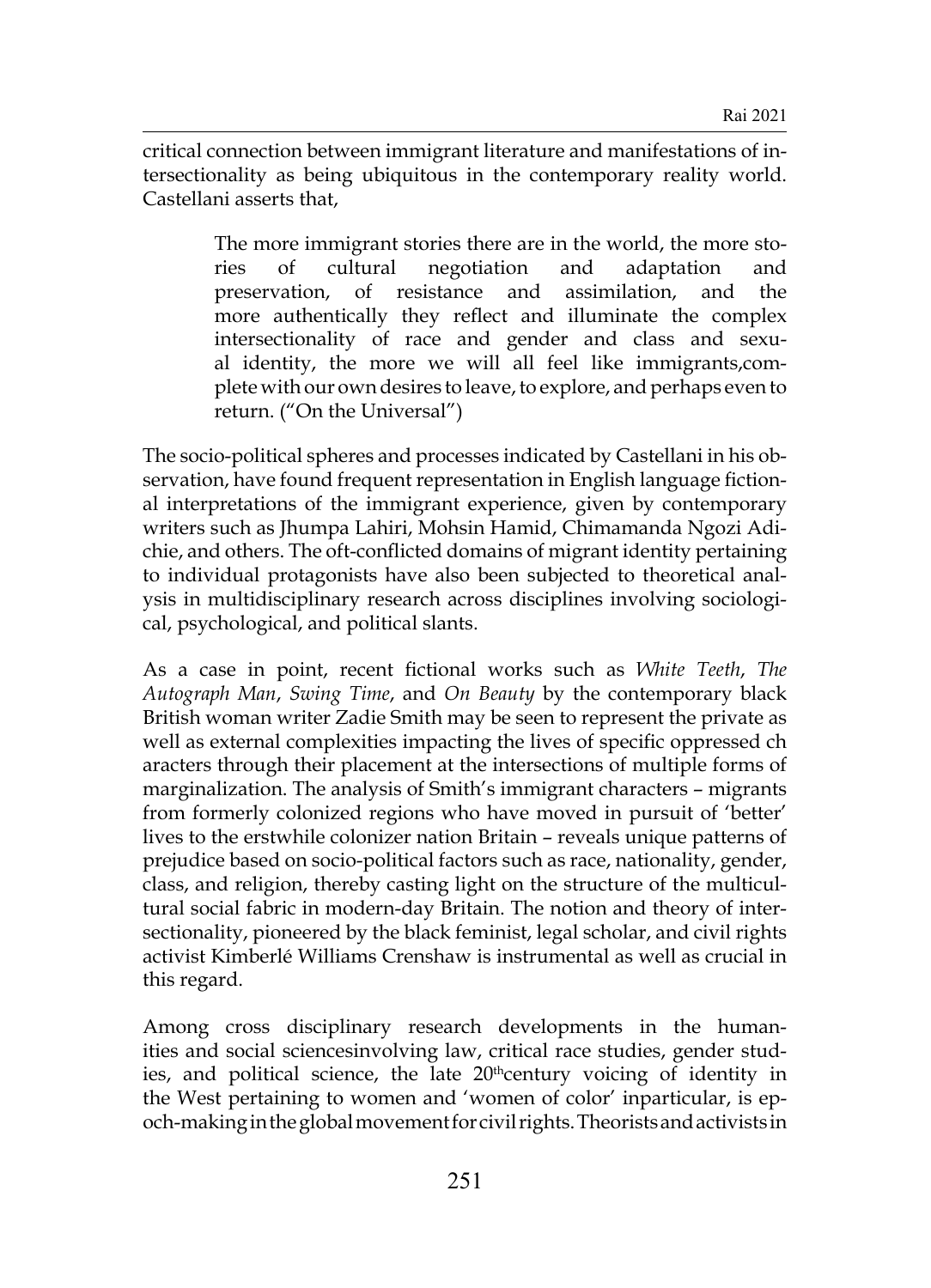the 1990s raised a demand for the diversification of feminist concerns and the creation of feminism(s) beyond the "middle- and upper-class white" feminist model (Coleman). Subsequently, the Black feminist theorist and legal scholar, Kimberlé Crenshaw, coined the term 'intersectionality' in 1989 in her article "Demarginalizing the Intersection of Race and Sex," to include the overlapping questions of discrimination(s) of race and gender. An in-depth understanding of the concept of intersectionality, enables the comprehension of hierarchies, overlapping socio-economic marginalization(s), and voicing of resistance within culturally diverse societies.

In the decades following Crenshaw's contribution, other scholars such as Beverly Guy-Sheftall, Angela Davis, Linda Carty, and Chandra Talpade Mohanty, have also incorporated issues of marginalization occurring due to prejudices based on sexuality, disability, socio-economic class, or immigration within the scope of intersectionality (Coleman). These issues come into play when examining the status of privilege or exclusion of immigrant characters possessing multidimensional selves that may be linked to a greater number of identity determiners and interlocking domains.

# **Intersectional Domains, Postcolonialism, and Smith's Immigrant Characters**

The American Psychological Association's document titled Multicultural Guidelines: AnEcological Approach to Context, Identity, and Intersectionality (2017) enables psychologists, educators, and researchers to understand intersectionality better within a social context so that analysis and interventions are made possible. Intersectionality recognizes "the vast within-group differences" in the identities of members of oppressed as well as privileged groups (20). The term 'intersectionality' is defined within the American Psychological Association's Guidelinesas:

"A paradigm that addresses the multiple dimensions of identity and social systems as theyintersect with one another and relate to inequality, such as racism, genderism, heterosexism, ageism, and classism . . . organized around the location of self . . . and proposes ways to identify, challenge, and resist various forms of oppression."(Multicultural guidelines 166)

'Intersectionality' involves identities of the self as well as social identity labels such as 'white' or 'colored' within race categories; 'male' or 'female' within gender categories; upper,middle, and lower classes within socio-economic class categories; and 'natural citizen' or 'immigrant' within the category of citizenship. Each signifier of identity further defines an in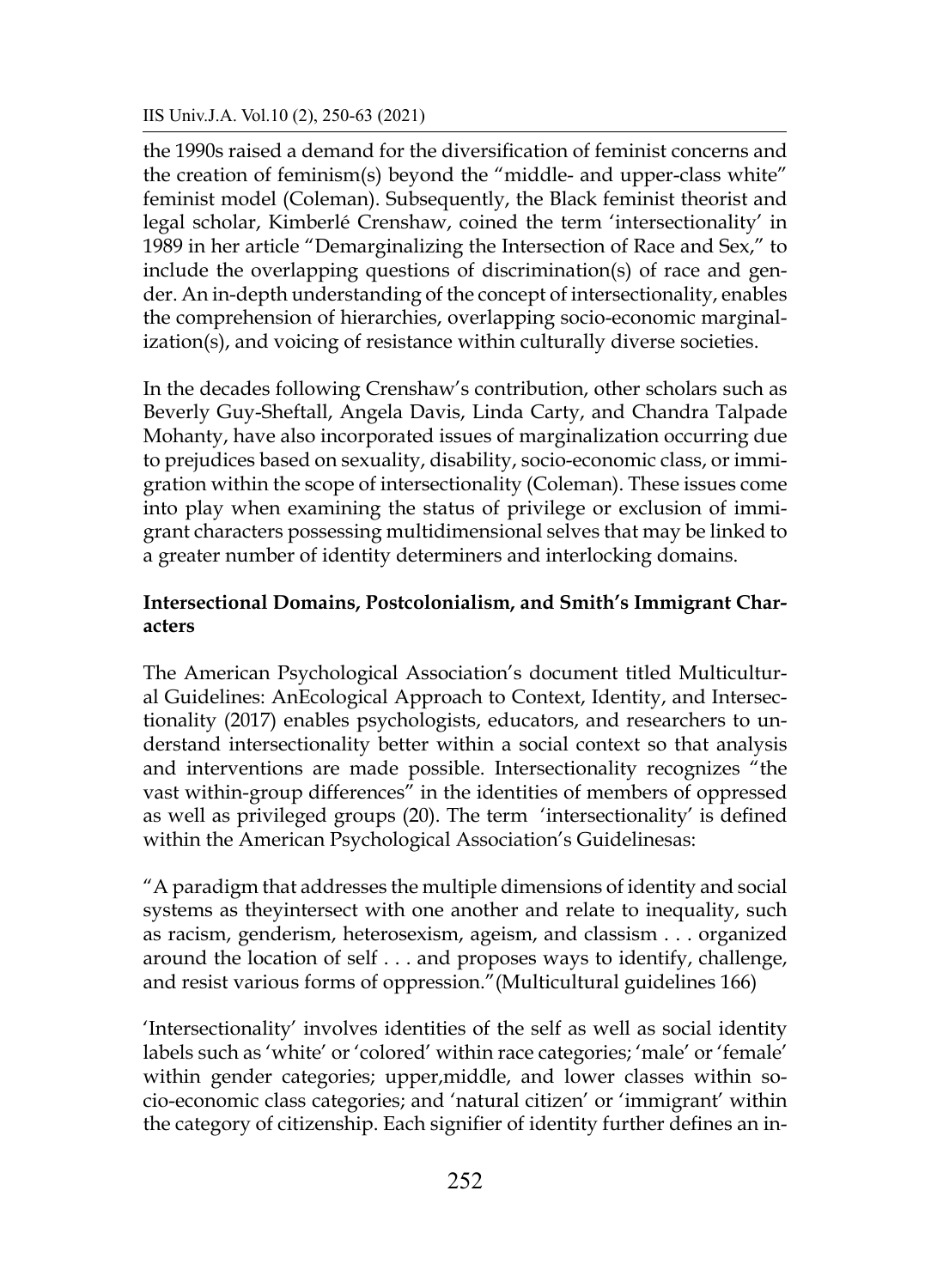dividual's position within the political power structure, setting in play the dynamics of societal power involving oppositional binary pairs as well as the pursuit of autonomy, agency, and statuswithin social hierarchies.

Smith's works of immigrant fiction selected for the present study include the novel White Teeth (2000), and the novella "The Embassy of Cambodia" (2013). Several immigrantcharacters depicted within the two selected fictional works display common membership of minority categories such as the working-class, the immigrant class, persons of color, thefeminine gender, 'mixed' race persons, and persons native to erstwhile colonies of England. In Smith's narratives of migration literature selected for the present study, the author employs parts of contemporary postcolonial London, mostly North-west London as the setting to depict the lives and activities of 'immigrants and their interactions with native Londoners. The novel White Teeth delineates the events in the lives of first and second-generation migrants from erstwhile British colonies who later move to London. In these cases, the initial steps in immigration takes place in the latter part of the twentieth century, even though a large number-of the scenarios described in the narrative belong to the twenty-first century.

According to Sten Pultz Moslund, "post colonialism is, admittedly, an important element of the overall image of the twentieth century as the age of wandering" (qtd. in Pourjafari andVahidpour 680). Pourjafari and Vahidpour, in their article "Migration Literature: A Theoretical Perspective," acknowledge the contribution of "postcolonialism and its prominent theorists" to migration literature as the former facilitate the definition of the thematic and stylistic characteristics of the latter (680). It must be noted that "[a]s a historical period, postcolonialism stands for the post-second world war decolonizing era" (Pourjafari and Vahidpour 683). However, the renowned Indian author Meenakshi Mukherjee observes "Postcolonialism is not merely a chronological label referring to the period after the demise of empires. It is ideologically an emancipator concept" (qtd. in Pourjafari and Vahidpour 683).

Smith's immigrant fiction depicts migrants of color from former colonies of westerncountries struggling to lead fulfilling lives in a predominantly 'white' host nation, which is also the former colonizing power. Her portrayal of a culturally diverse London displays paradigms of bigotry and exclusion adversely impacting the conditions of immigrant characters of 'non-Anglocentric origin such as the African and Caribbean women Fatou, Hortense, Clara, and the Asian men Samad, Magid, and Millat. The hierarchies and cultural politics at play in the lives of these protagonists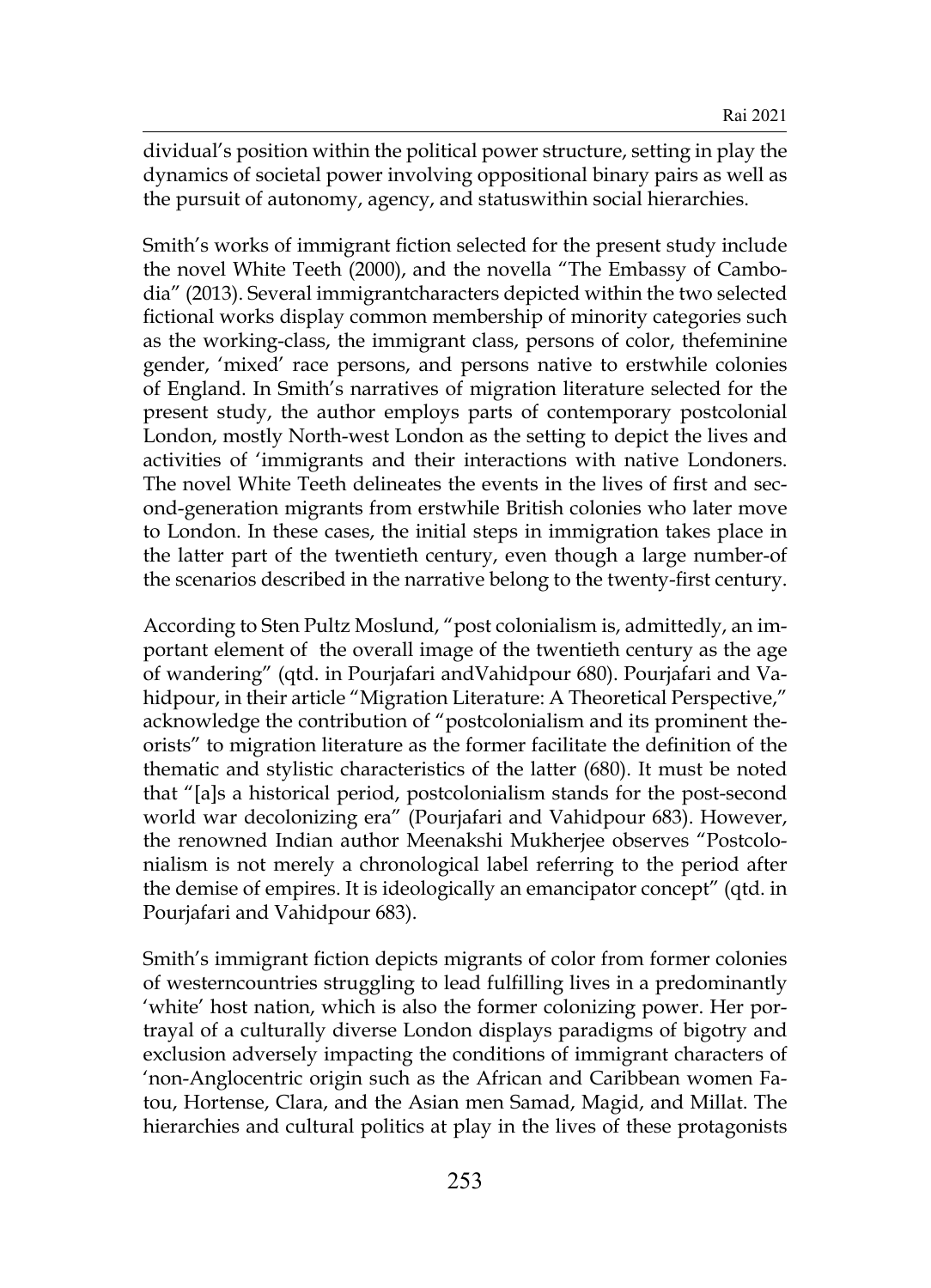become clear on adopting the vantage points of postcolonial theory and intersectionality. According to Ania Loomba et al., a postcolonial approach involves "the shifting and often interrelated forms of dominance and resistance . . . the struggles that define the present as much as of those that characterized by the past," (qtd. in Pourjafari and Vahidpour 684). These aspects make it particularly relevant to gain a holistic grasp over the overlapping domains of individual as well as collective marginal identities.

Furthermore, Kimberlé Crenshaw's 1989 conception of 'intersectionality,' central to the present study, is based on three legal cases concerning the issues of racial and gender bias. One of the cases involving De Graffenreid vs. General Motors (1976) was described as going in the direction of taking a "narrow view of discrimination" (Coaston) maintaining a standagainst recognizing black women among "new classes of protected minorities," that could beinterpreted in light of the intersectionality concept (qtd. in Coaston). The court's refusal torecognize the specific situations of discrimination faced by black women led Crenshaw toquestion norms for the need to acknowledge black women as a discrete and protected legal category, as opposed to being "purely women, or purely black" (Coaston).

Among Zadie Smith's immigrant characters selected for analysis in the present study,the protagonists Fatou, Hortense, and Clara may be categorized as black women based on race and gender. Fatou, who comes from Africa, and Hortense, Clara who are of Caribbean origin exist in their roles as employees, wives, or mothers, defined by the complex overlapping of marginal identities that have been discussed extensively in the following sections as illustrations of intersectionality. Crenshaw's 1989 article on de-marginalizing intersectionality for black women forms a crucial part of the theoretical foundation for the present study for the close examination of the persecution of Smith's migrant characters on grounds such as racism,classism, and sexism. Crenshaw's theory incorporates diverse research approaches includingthe study of law, race studies, and feminist studies.

# **Intersectional Persecution and Assertion in "The Embassy of Cambodia"**

Smith's novella "The Embassy of Cambodia" depicts centrally, an immigrant journey of holding out against persecution at several levels within local andglobal structures of belonging. The young African immigrant Fatou works for a Pakistanifamily as a live-in maid in a contemporary north-west London setting. Fatou receives humiliation and abuse at the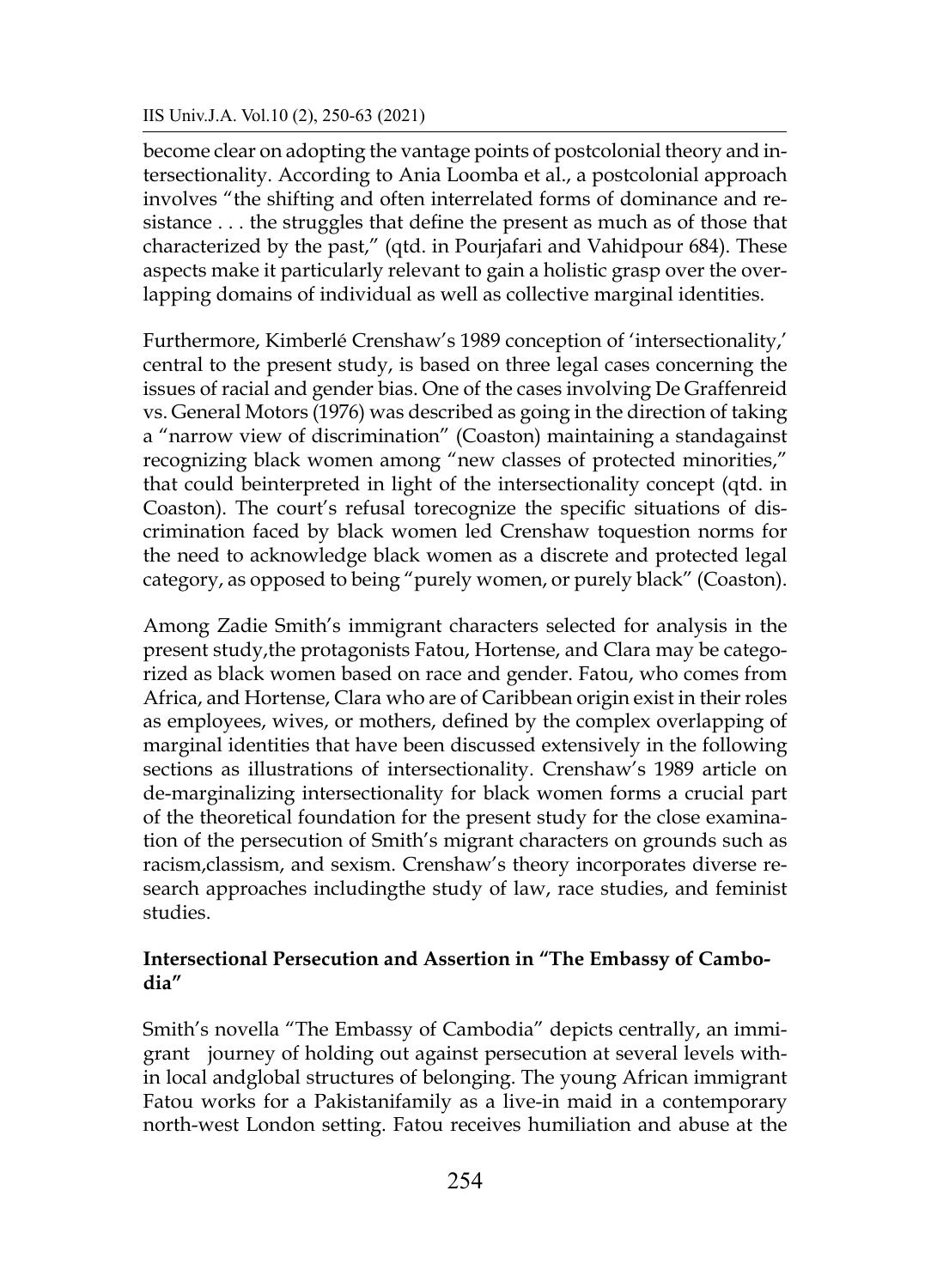hands of her wealthy employers, even as she finds secret and tacit ways to counter authority and retaliate. Fatou's employers the Derawals, torment and exploit their house-help even though they are immigrants of Asian origin themselves – natives of the region formerly defined as the 'third world' – as they exist in a superior economic class bracket to that of Fatou, given their wealth and financial assets. The application of intersectionality theory reveals that the protagonist Fatou lies at the intersection of racial, socio- economic, gendered, political, and religious minorities as a black, working-class, immigrant, non- Christian, woman, seeking to make a new life in Britain, even though she originates from a formerly colonized nation.

Fatou develops a strong and assertive friendship with the fellow African immigrant Andrew who introduces her to the Catholic religion and with whom she voices her beliefs onwar, politics, God, and life. Andrew has been persevering to better his socio-economic conditions by pursuing a part-time business degree at the fictional College of North-West London. Additionally, and similar to Fatou, Andrew is also a black, working-class, immigrant character belonging to a former colony of England. However, unlike Fatou who is merely literate and is being exploited as unpaid labor, Andrew is educated, and engaged in paid work. In a blatant violation of the most fundamental economic rights, Fatou is denied not just human dignity by the Derawals, but even her wages. Furthermore, her passport has been taken away by her employers. Fatou may in fact, be seen as leading the life of a veritable slave. She is literate but not educated in English, and when she comes across in a newspaper, "a story abouta Sudanese 'slave' living in a rich man's house in London," it leads her to question if she wasin the same situation herself (Smith, "The Embassy").

The disparity between the Derawals and Fatou with regards to the scale of power and thedeterminants of identity appears to be especially stark given to the national and racialorigins of the Derawals located in a former British colony – as in the case of Fatou. This commonality might have entailed the expectation of some solidarity between the employersand their employee. However, the Derawals remain in a materially elevated socio-economic class category from Fatou's, owing to their abundant wealth, even owning a couple of mini-markets in an affluent London neighborhood. Fatou has been "twice slapped" (Smith, "The Embassy") by Mrs. Derawal, thus heightening the latter's shock when Fatou, in an instance of claiming agency, demands the return of her passport when she is summarily fired from her job – "At last Mrs. Derawal looked at Fatou, right into her eyes, but her face was twisted , as if Fatou had just reached over and slapped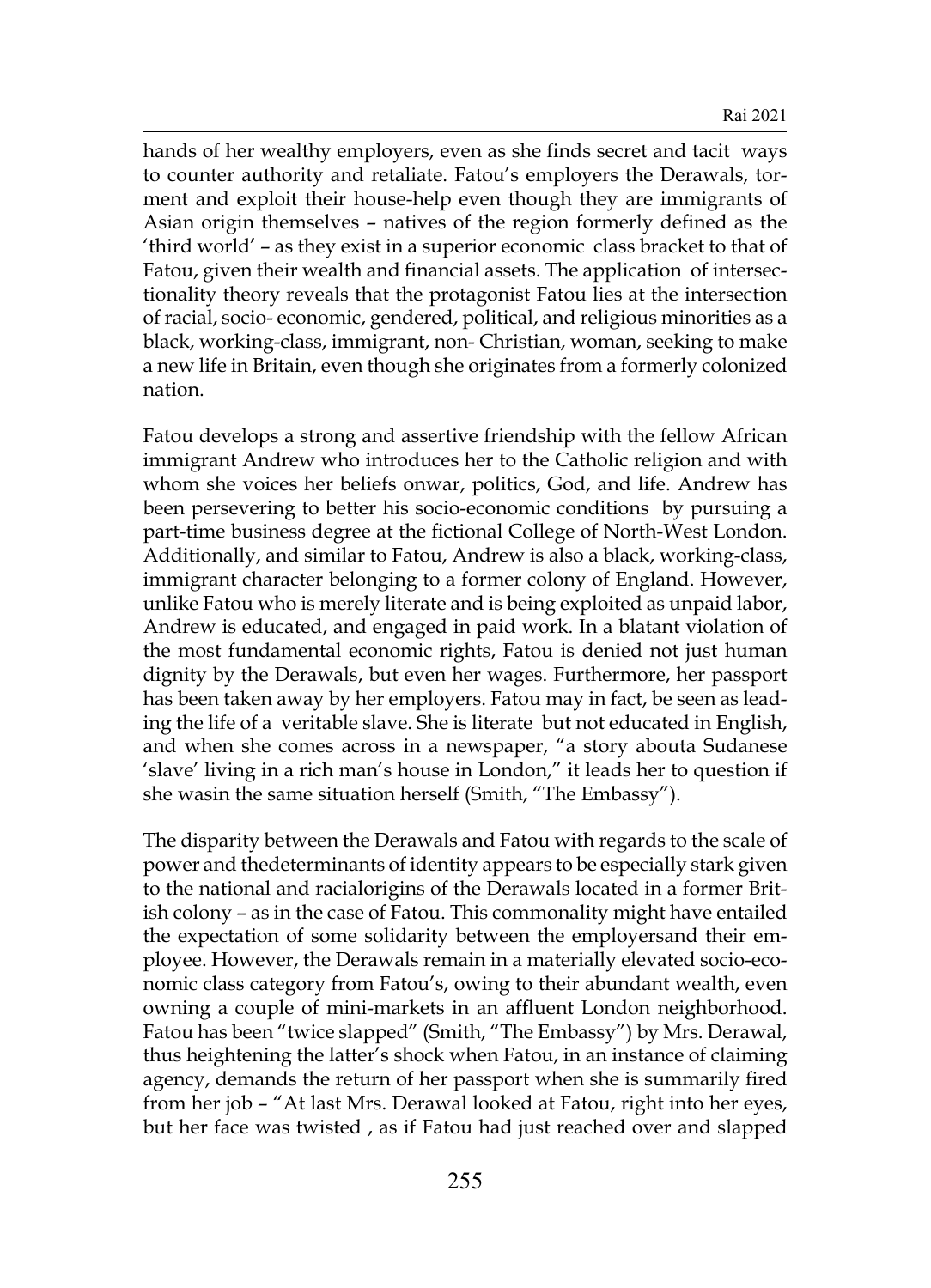her," (Smith, "The Embassy"). This voicing of assertion and standing up to an oppressor may be seen as a full-circle moment in Smith's novella "The Embassy of Cambodia," that signifies the formation of autonomy for Fatuou and the beginning of her journey as an independent subject and a young immigrant woman.

# **'The Pulls of Identity' in White Teeth**

Zadie Smith's debut novel White Teeth engages in intricate identity politics governing immigrants characters that exist at the fringes of society in a predominantly 'white' hostnation – contemporary postcolonial Britain. The novel depicts the first-generation immigrant character Hortense Bowden, and the second-generation immigrant Clara Jones, comprising two consecutive generations of the Bowden women, who navigate the pulls of part-Jamaican, part-British identities in the host city of London. Hortense, born in colonialKingston to a Jamaican mother Ambrosia, is the illegitimate daughter of the English Captain Durham. Once realizing her religious faith as a Jehovah's Witness, Ambrosia decides to devote herself solely to God, even boldly refusing Durham's offer when he returns to-Jamaica to marry her. Hortense inherits her mother Ambrosia's religious faith, remainingfervently loyal to her religion even to her final days.

However, Hortense fails to pass on her religious loyalties to her daughter Clara, who leaves home at the age of nineteen and subsequently marries the much older atheist Englishman Archibald Jones. Hortense's identity is characterized by mixed-race characteristics – part-Caribbean and part-British – based on her mixed-race parentage andthrough her residence as an immigrant in late twentieth century London. Hortense is a powerful female figure who defies the circumstantial victimhood often considered commonplace for a 'woman of color' who is unsupported by her spouse. When Hortense'shusband Darcus fails to assist her and their young daughter Clara, financially or otherwise,in moving to England, she proceeds, "enraged by a fourteen-year wait … to make thejourney on her own steam" (Smith, White Teeth 31). The narrator adds further that "Steam was something Hortense had in abundance," (31) emphasizing Hortense's tempestuous nature. Far from being oppressed, Hortense takes action and voices displeasure strongly by giving Darcus "the tongue-whipping of his life" (31). Firmly rooted in her faith, she even succeeded in converting her daughter's rebellious boyfriend Ryan Topps' defiant religious beliefs, to make him abandon his licentious ways and become a Jehovah's Witness.

Clara Bowden is the daughter of two Jamaicans, and marries the white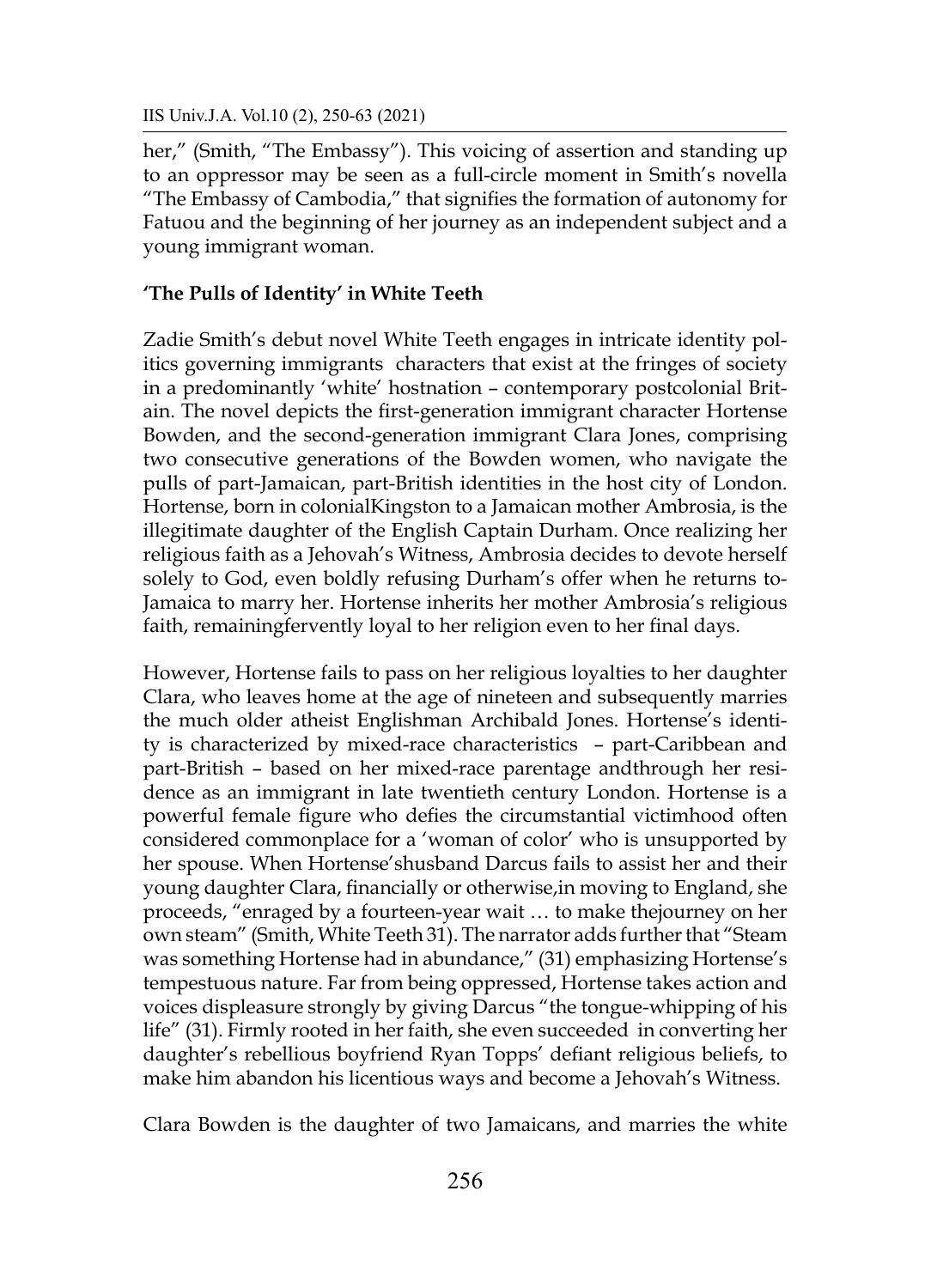Englishman Archie, resulting in her mixed Jamaican-British social identity. Other segments of identification which intersect with each other in the case of Clara's identity include womanhood (gender), being a person of color (race), a second- generation immigrant(citizenship), and somewhat educated. Clara is also a mother, a housewife, a working-classand mixedrace person, as well as a seeker of God. Though seemingly, Clara seeks rebellion through her friendships with Alsana and the defiant Neena, but Clara's essential persona remains unaltered even after these explorations. Borrowing from Neena's secret lending library Clara reads the renowned feminist texts, "Greer's Female Eunuch, Jong's Fear ofFlying and The Second Sex," as intended by Neena, "to rid Clara of her 'falseconsciousness,'" (Smith, White Teeth 78). Even though she remains well- aware of thelineage of subversive women she comes from, Clara does not resort to outspoken resistanceor protest at any juncture of the narrative, but engages in questioning, remaining somewhat complacent in her domestic situation.

The predominant male immigrant character in White Teeth, Samad Iqbal, and his fellow immigrant wife Alsana Begum come from Bangladesh, and are members of the working-class in London, who follow the Muslim religion. Samad works as a waiter in an Indian restaurant run by his wealthy cousin Ardashir Mukhul, situated in the prosperous Leicester Square area. Samad reveals when he is serving in the British Army during World War II, that his right arm has been crippled due to a misfired shot in the trenches in a past encounter, causing him to suffer with a partial disability – categorizing him as part of yet another aspect ofmarginalization. However, he refuses the proposed amputation of his arm due to commitmentto his Muslim faith. "Every bit of my body comes from Allah. Every bit will return to him,"claims Samad (Smith, White Teeth 89). It is important to note that Samad later engages in anextra-marital affair with his children's white music teacher Poppy Burt-Jones, creating in him,a gnawing conflict governed by the conflict between religious faith and morality on one hand and the western milieu that surrounds him, on the other.

Considering himself "hellbound," (Smith, White Teeth 189) Samad attempts to redeemhimself by sending his older son Magid 'home' to Bangladesh to ensure that he may beraised according to culturally rooted Eastern values, safely away from the influence andcorruption of Western ways and people. However, even though Magid is intended fortraditional Eastern values by his father, he eventually chooses the path of scientific experimentation and atheism, raising contradictions to his father's original intentions for him. Millat, on the other hand, converts from living a life of promiscuity and debauchery todeveloping utmost loyalty for the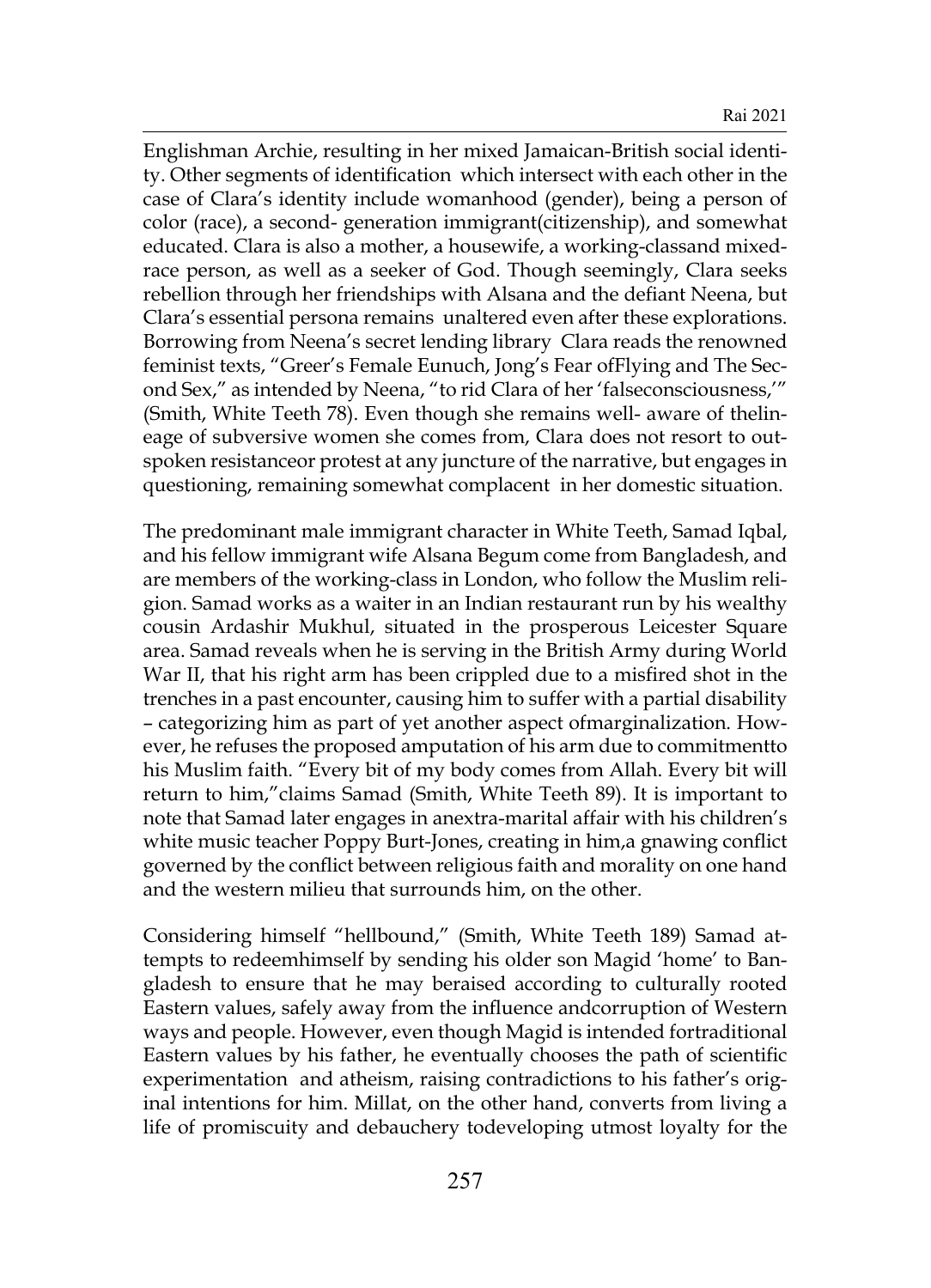radical Islamist group KEVIN ((Keepers of the Eternaland Victorious Islamic Nation). The characters Samad, Magid, and Millat of Bangladeshi racial origin, "find themselves ethnically, socially, historically, culturally and economically marginalised, otherised and victimized," (Baglama 81) as they fluctuate between Asian andBritish identities, revealing the intersectional identity politics in the lives of first andsecond-generation immigrants, migrating from a former British colony to Britain.

# **Resisting Marginalization through Privilege**

Immigrant protagonists portrayed by Zadie Smith as the objects of persecution, may resist intersecting forces of marginalization through exploiting the related intersecting segments of privilege that also constitute their identities. Engaging in the study of intersectionality in order to understand the applications of privilege towards creating favorable societal power dynamics forms a significant extension of the theory of intersectionality. Chloe A. Diggings emphasizes the possibility of opposition put into play by individuals who may be multiply marginalization. Diggins puts forth that intersectionality may be employed "to challengesubjectification based on gendered assumptions, essentialized difference, racialization, andother post-colonial regimes of power" (Examining Intersectionality). It has also beenobserved that different aspects of socio-economic, political, and cultural existence form"contradictory and conflictual relations to each another" instead of remaining segregated into watertight compartments (Diggins, Examining Intersectionality).

The presence of contradictory aspects of the individual's identity makes possible the utilization of oppositional forces of socio-political power for the occupation of a favorable position is in the societal power hierarchy. Some of Smith's immigrant protagonists exist under overlapping regions subjected to discrimination, while resisting victimization by claiming the advantageous aspects of self- identity available to them. For instance, in Smith's novella "The Embassy of Cambodia," the character Fatou incorporates elements of upper class privilege into her weekly activities outside of the Derawal home, through the theft of the Derawal family's guest passes to enjoy a swim – a transferred benefit of sorts – on every Monday at the neighboring health center – in a desperate and risky attempt at the subversion of classist andracist authority.

# **'Immigrant Fiction,' Intersectionality, and Trends in Academia: India and the West**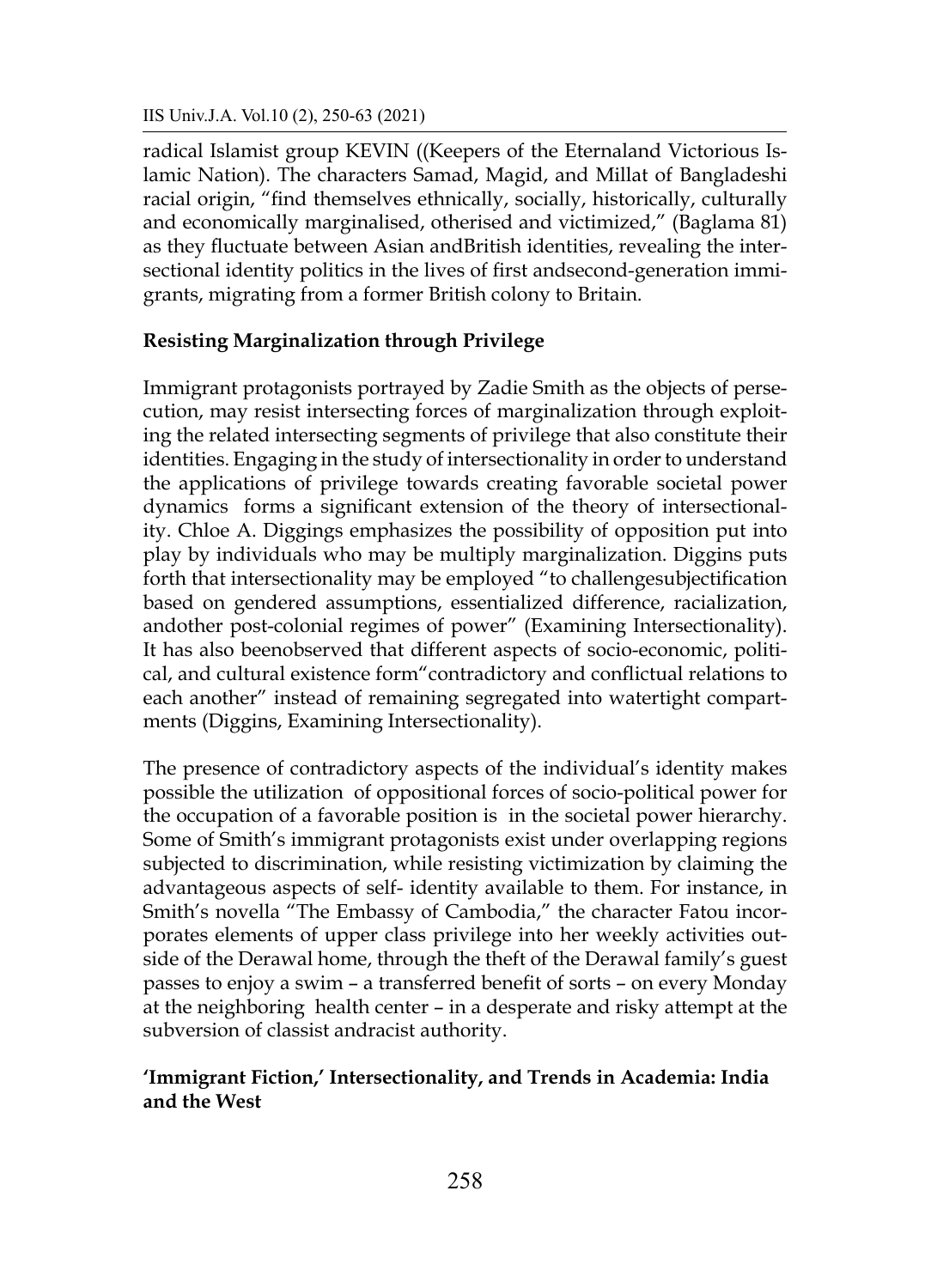Works of fiction by the author Zadie Smith such as White Teeth, NW, and On Beauty, that have frequently featured on the curricula of universities in the United Kingdom, Europe, and the United States thus far, are now finding inclusion in literature courses at institutions of learning in former British colonies in the Global South. There has been, recently, an upward trend in the inclusion of fiction involving intersectionality and its theory within the academic curricula of well-recognized institutions of higher learning in regions in the Asia and Africa such as Bangladesh, India, and South Africa. In India alone, more than ten leading universitiesand colleges have incorporated Zadie Smith's migrant narratives into their literature syllabi in the recent decades of the twenty-first century. Full-length fictional works as well as short fiction by Zadie Smith have found inclusion in syllabi for undergraduate, postgraduate, research degree courses, and entrance tests at some of India's major universities and colleges in widespread regions including Tamil Nadu, Maharashtra, Kashmir, West Bengal, Kerala, Telangana, Andhra Pradesh, and Sikkim.

Indian academia curricula approach Smith's fictional works as a mirror to the evolving postcolonial world from the 1940s to the present, viewing the characters therein as possessing minority identities on grounds of race, gender, citizenship, or class. The author's works have been included most often in Indian courses of higher-learning on 'Post-war British Fiction,' also bringing to the fore the changing place of the marginal individual in a transforming world, regaining functionality after the Second World War. Smith's works delineating protagonists belonging to the diaspora of different nations, who reside in Britain, have found representation in the syllabi of courses on 'Diasporic Literature,' 'Postcolonial Studies,' and 'New Literatures in English.' Furthermore, Smith's identity as a second-generation immigrant who voices the concerns of women of color stands out in the frequent incorporation of her immigrant fiction in courses on 'Women's Writing.' and 'Feminist Studies.'

For several of her novels and short stories, Smith chooses the city of London as a setting, representing it often as a multicultural postcolonial metropolis juxtaposed against the history of colonial acts carried out by its people. The city, where the author spent her early life in an ethnically varied working-class neighborhood, remains a region of keen interest to scholars in the West, in Europe, and more specifically in the UK. Institutions of higher education located in the West have often categorized Smith's fiction under London-centric courses denoted by titles such as "London in Contemporary British Literature" (Westman), "Immigrant, Hidden and Sinister London" (Rosenfeld), "London of Affluence & An-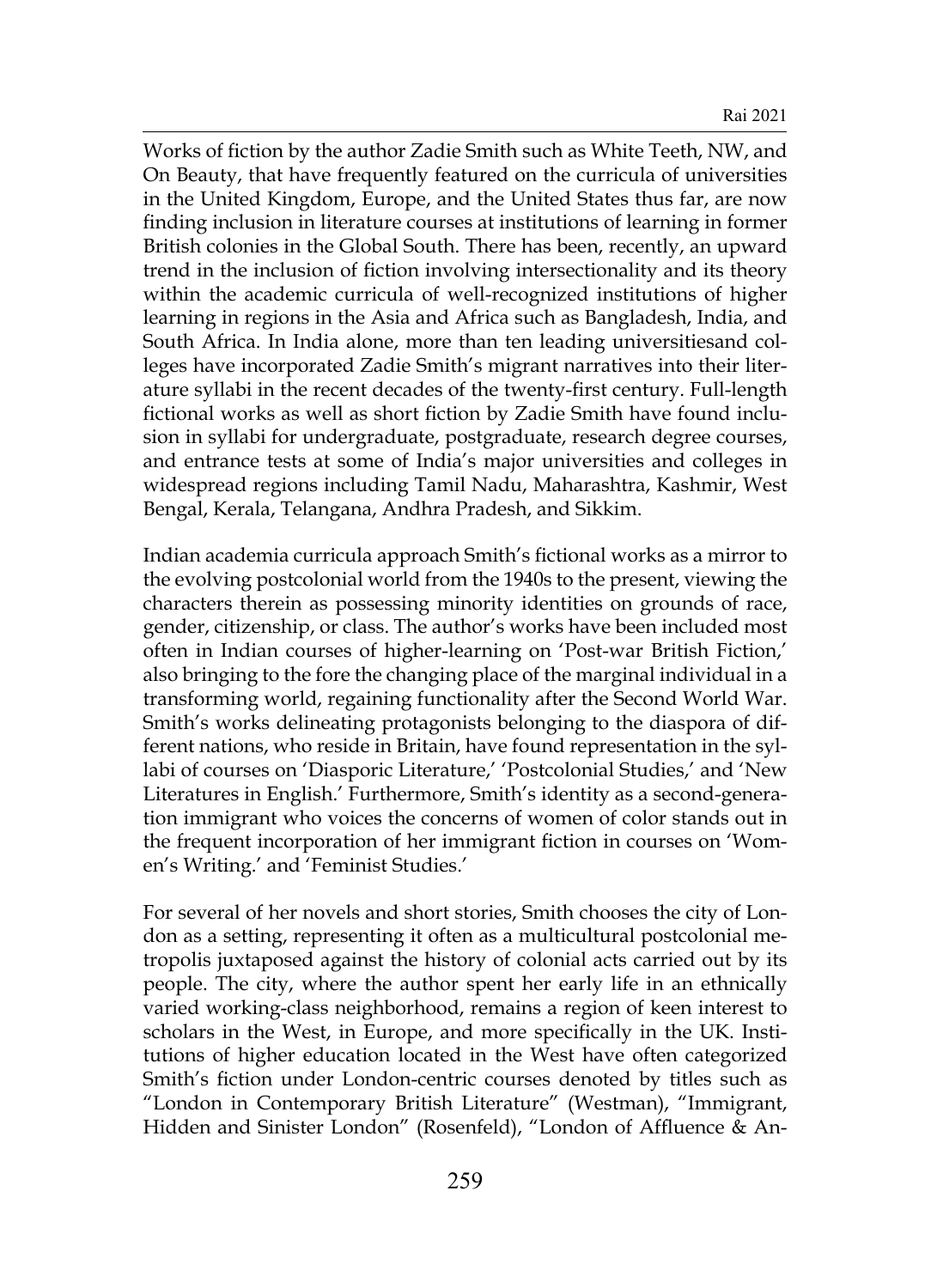ger" (Oguntolu). However, Smith's immigrant fiction has also been incorporated in courses at universities and colleges in the West as well as the Global South under the categories of Postcolonial Literature, Postmodern Literature, British Fiction, Literary Aesthetics, Race Studies, Black British Literature, and Gender.

Domains of Immigrant Literature such as Black British Fiction remain areas of academic as well as socio-political interest, in the author's home nation – the UK – which is also 'host' to an increasing number of immigrants belonging to nations in the Indian subcontinent, Africa, and the Caribbean, that form their homelands. Smith's novel White Teeth remains most frequently featured as a text in university courses for its thematic complexity and treatment of the challenges governing the lives of immigrants from Asia and the Caribbean, persevering against systemic challenges to make their lives in a culturally plural Britain. Viewing these characters from the vantage point of intersectionality theory reveals the hierarchies of power separating oppressed and privileged members through an ever-widening gulf permeating fictional social milieus that are representative of the 'real' to a great extent. A foundation in intersectionality theory is compatible not only with academic syllabi in higher education institutions, but also with the firm establishment and maintenance of equitable civil rights.

When applied to varied fictional representations of immigrant characters situated in an Anglocentric setting such as London, the notion of intersectionality provides ground for sound evaluation of the factors affecting these characters societally as well as politico-economically. Protagonists such as those depicted by Zadie Smith in her fiction of migration, are representative of the characteristic barriers faced by the diaspora from the Global South and other regions of the world seeking opportunities in the West, as well as individuals and communities who form a part of the movement to the Anglocentric world in search of secure and fulfilling lives. The critical appreciation of the circumstances of individuals, who find themselves at the bottom of one or more social ladders, enables the understanding of the intricate dynamics of marginal identity and the beginning of the assertion of equality. In a trend that began with the West, but one that now spans the Global South and other non-Anglocentric regions, the acceptance, acknowledgement, and inclusion of immigrant fiction and intersectional narratives in activities of scholarship has become one that facilitates constructive scrutiny in a move towards an egalitarian world. Smith's immigrant narratives are prominent and pertinent starting points for such dialogue and discourse.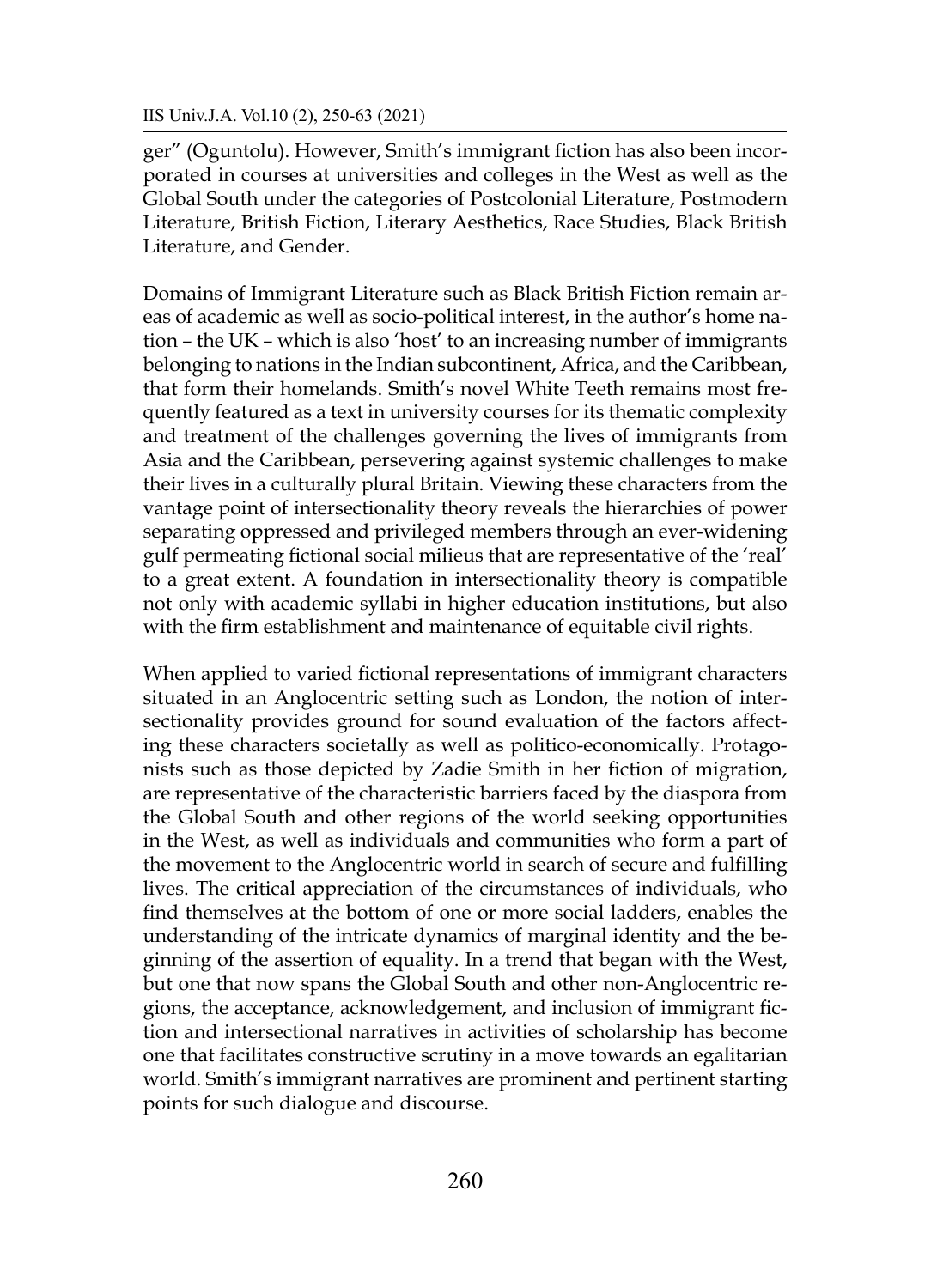# **Conclusion**

In the present paper, the dynamics of power and identity politics underlying the convergences of exclusion and discrimination directed at selected immigrant characters in Zadie Smith's White Teeth and "The Embassy of Cambodia," were exposed through the application of 'intersectionality theory' as a cross-disciplinary approach to literature. Carrying out a literary interpretation of the author's immigrant characters through the application of the close reading process supported by textual evidences, the paper also adopted the practical critical methods of new criticism belonging to literary studies, in addition to incorporating the requisite findings of literary research. While emphasizing the intersectionality of selected migrants characters from Smith's selected works; the interdisciplinary dimensions of intersectionality theory were explored by employing cross-disciplinary research approaches such as race studies, feminist studies, legal studies, sociology, and postcolonial studies.

It may be seen that, works of immigrant fiction, two of which have been explored in detail in the present study, are universally relatable as stories voicing the sufferings and victories of individuals relegated to one or more oppressed minorities. These narratives present layered perspectives of multicultural societies, witness to the struggles – hidden as well as palpable – of people separated from 'home,' and searching for it in a strange land, negotiating their place on ladders of power. In addition to stories such as those found in immigrant fiction – an empathetic body of literature – the contemporary transforming global scenario and the challenges arising therein, demand research approaches that are holistic and inclusive acrossknowledge systems and subject areas. A cohesive and well-rounded approach to research, involving strengths and strategies from diverse fields, is especially beneficial in generating solutions for real-world challenges and problems.

Concerns such as community-building, providing equal justice and opportunities, eliminating prejudices of race, caste, class, gender, and other determinants of identity, are pertinent regionally, nationally, as well as globally. Keeping in view the same goals, it may be seen that the implications of the notion of 'intersectionality' are relevant to genders, peopl, societies, and nations the world over. In fact, intersectionality theory goes beyond makingevident the overlapping segments of prejudice in social spectrums as they exist, and moves towards preparing grounds for making amendments in problematic scenarios. By highlighting areas that need improvement, it helps construct a plan for withstanding and uprooting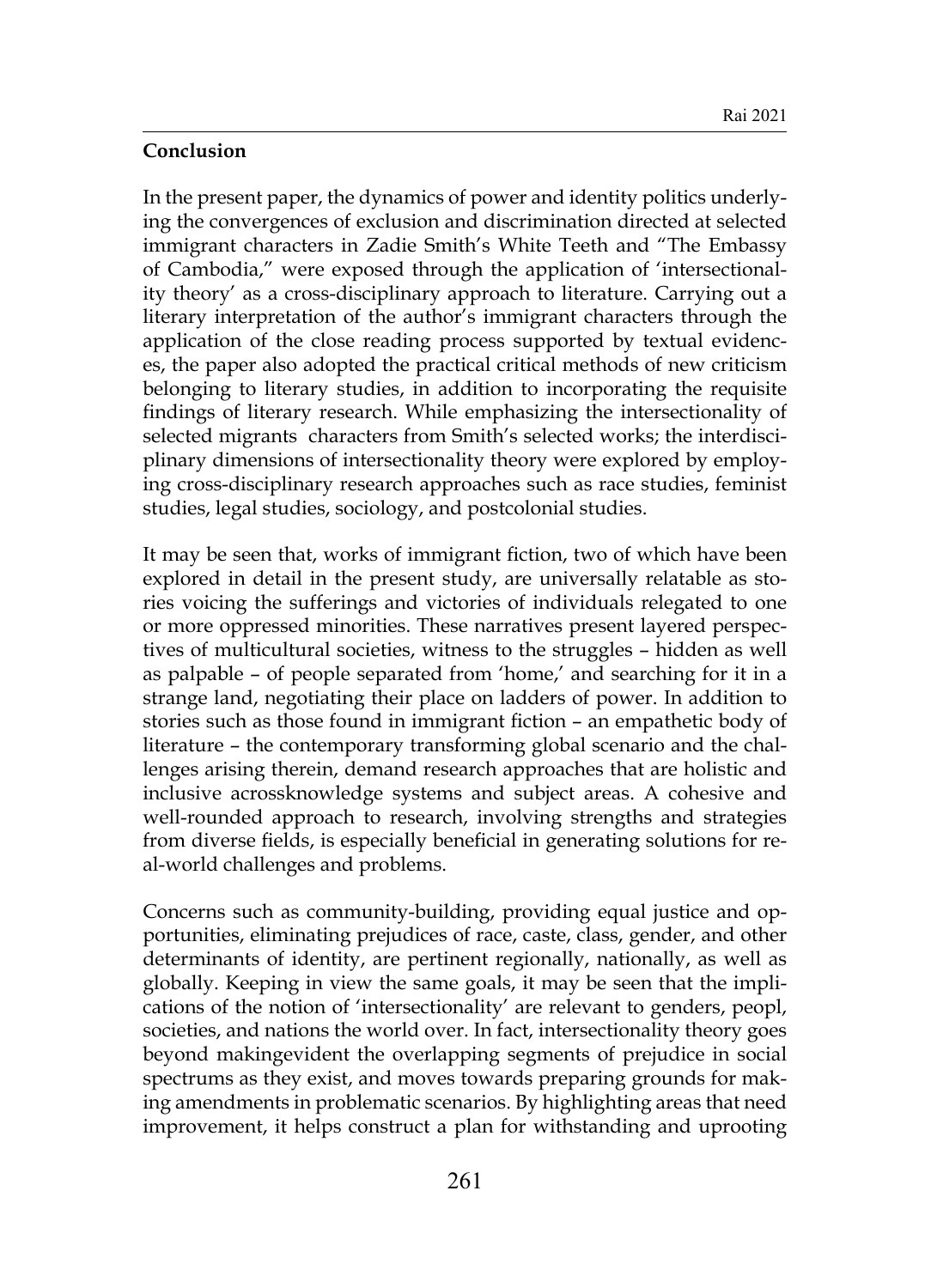longstanding practices of bias targeted at individuals belonging to multiple minority groups. It may be concluded unequivocally, that the juxtaposition of interdisciplinary intersectionality theory with contemporary 'immigrant fiction,' in realistic settings gives rise to socially pertinent results – relevant individually, societally, and globally – as seen in the growing scholarship surrounding Zadie Smith's intersectional narratives.

#### **Works Cited**

- Baglama, Sercan Hamza. "Zadie Smith's White Teeth: The Interpellation of the Colonial Subject in Multicultural Britain." Journal of Language, Literature and Culture, vol.66, no. 2, pp. 77-90. Taylor & Francis Online, [https://](https://doi.org/10.1080/20512856.2019.1638007) [doi.org/10.1080/20512856.2019.1638007.](https://doi.org/10.1080/20512856.2019.1638007) Accessed 4 Jan. 2021.
- Castellani, Christopher. "On the Universal Urgency of Immigrant Literature." Literary Hub, 7 Oct 2019, [https://lithub.com/on-the-universal-urgen](https://lithub.com/on-the-universal-urgency-of-immigrant-literature/)[cy-of-immigrant-literature/](https://lithub.com/on-the-universal-urgency-of-immigrant-literature/). Accessed 4 Jan. 2021.
- Coaston, Jane. "The intersectionality wars." Vox.com, 28 May 2019. https://www. vox.com/the- highlight/2019/5/20/18542843/intersectionality-conservatism-law-race-gender- discrimination. Accessed 4 Jan. 2021.
- Coleman, Arica L. "What's Intersectionality? Let These Scholars Explain the Theory and Its History." Time, 29 Mar. 2019, [https://time.com/5560575/](https://time.com/5560575/intersectionality-theory/) [intersectionality-theory/.](https://time.com/5560575/intersectionality-theory/) Accessed 5 Jan. 2021.
- Crenshaw, Kimberlé. "Demarginalizing the Intersection of Race and Sex: A Black Feminist Critique of Antidiscrimination Doctrine, Feminist Theory and Antiracist Politics." *University of Chicago Legal Forum.* vol. 1989, no. 1, pp. 139-167, [https://chicagounbound.uchicago.edu/uclf/vol1989/iss1/8/.](https://chicagounbound.uchicago.edu/uclf/vol1989/iss1/8/) Accessed 3 Jan. 2021.
- Diggins, Chloe A. "Examining Intersectionality: The Conflation of Race, Gender, and Class in Individual and Collective Identities." *Inquiries Journal: Social Sciences, Arts, & Humanities.* vol. 3, no. 3, 2011, p. 1, http://www.inquiriesjournal.com/articles/417/examining-intersectionality-the-conflation- of-race-gender-and-class-in-individual-and-collective-identities/. Accessed 6 Jan. 2021.
- Loomba, Ania et al. "Beyond What? An Introduction." *Postcolonial Studies and Beyond.* Edited by Ania Loomba et al., Duke University Press, June 2005,